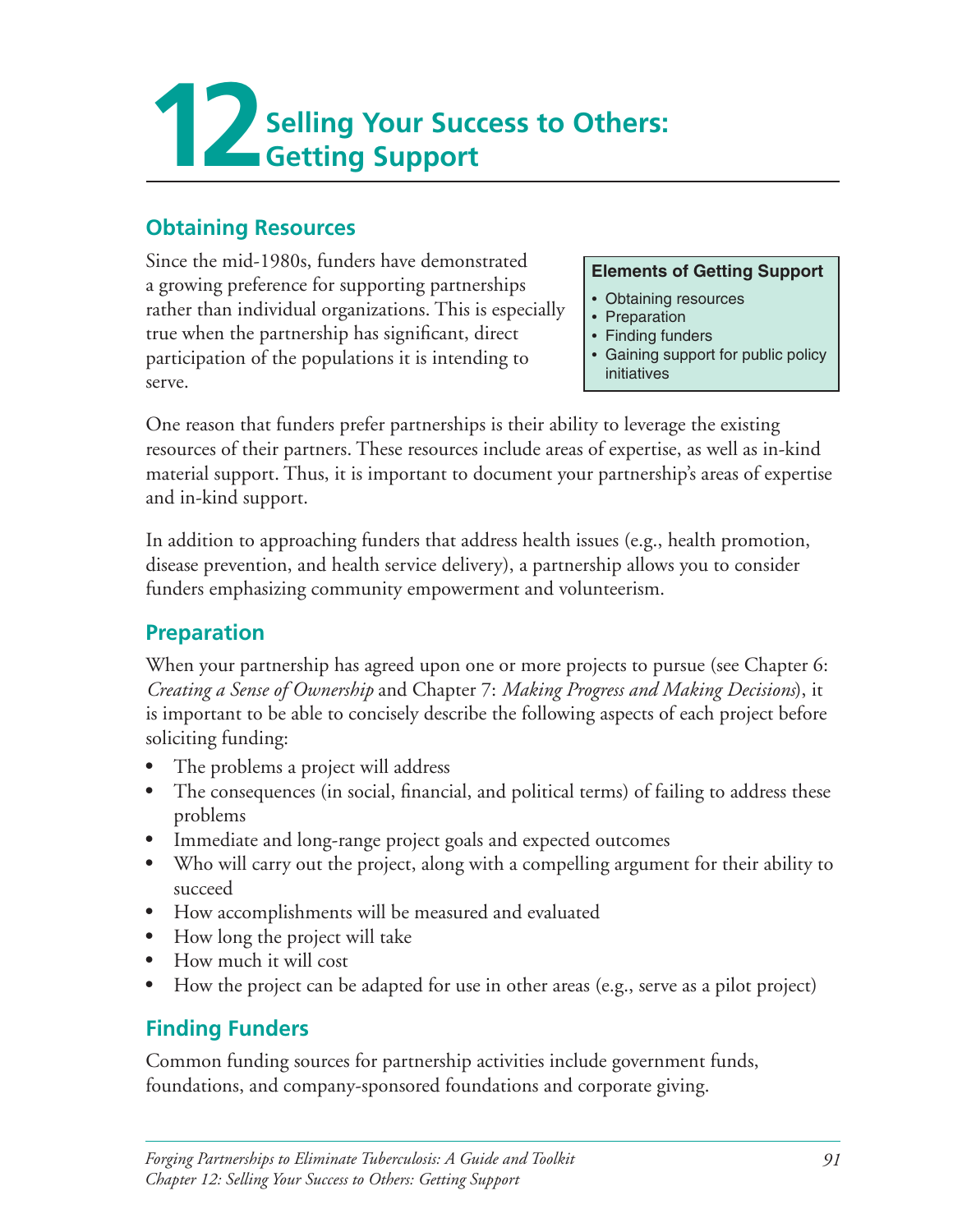#### *Government Funds*

Government funds may be sought at the federal, state, or local level. The *Catalog of Federal Domestic Assistance* at www.cfda.gov/ gives you access to all federal programs available to state and local governments (including the District of Columbia); federally-recognized Indian tribal governments; territories (and possessions) of the United States; domestic public, quasi-public, and private profit and nonprofit organizations and institutions; specialized groups; and individuals. You can search the catalog's database to find the assistance programs that meet your requirements and for which you are eligible. You can then contact the office that administers the program and find out how to apply.

Should you decide to seek state funds for your TB partnership, it is important to know your state's specific legislative budget decisionmaking procedures and timelines, including state budgeting periods (e.g., fiscal years), and the deadline for submission of the governor's budget to the legislature. It also helps to know the amount of time the legislature or the appropriations committee has to consider the budget.

When seeking state funds, it is important to identify and recruit a key elected official who is interested in, and supportive of, the TB partnership. Such persons can help you gain the support of other legislators and your governor. People who work for elected officials and legislative committees may also be approached to help you reach influential, but very busy, officials.

Your chances for success are greater when your partnership includes members who are known and respected by the legislators and elected officials you are trying to reach and are their constituents. It may be appropriate for your partnership to create a subcommittee or a task force to develop the strategies and actions needed to gain the state funding you seek. The subcommittee or task force may wish to

- Obtain endorsements and support from individuals and organizations that are not currently involved in your partnership
- Develop the partnership's capacity to activate action networks that will effectively communicate widespread support for your proposed policy changes to key decision makers as needed

The partnership should ensure that all of its supporters who interact with legislators are educated about the TB problem, the partnership and its goals, and the specific objectives for the funding sought, as well as the financial and political costs associated with failing to fund your proposal. The information you used to enlist the initial support of your agency and potential partners (see Chapter 5: *Determining Your Purpose and Choosing Partners*) may be adapted for use with your legislators. Since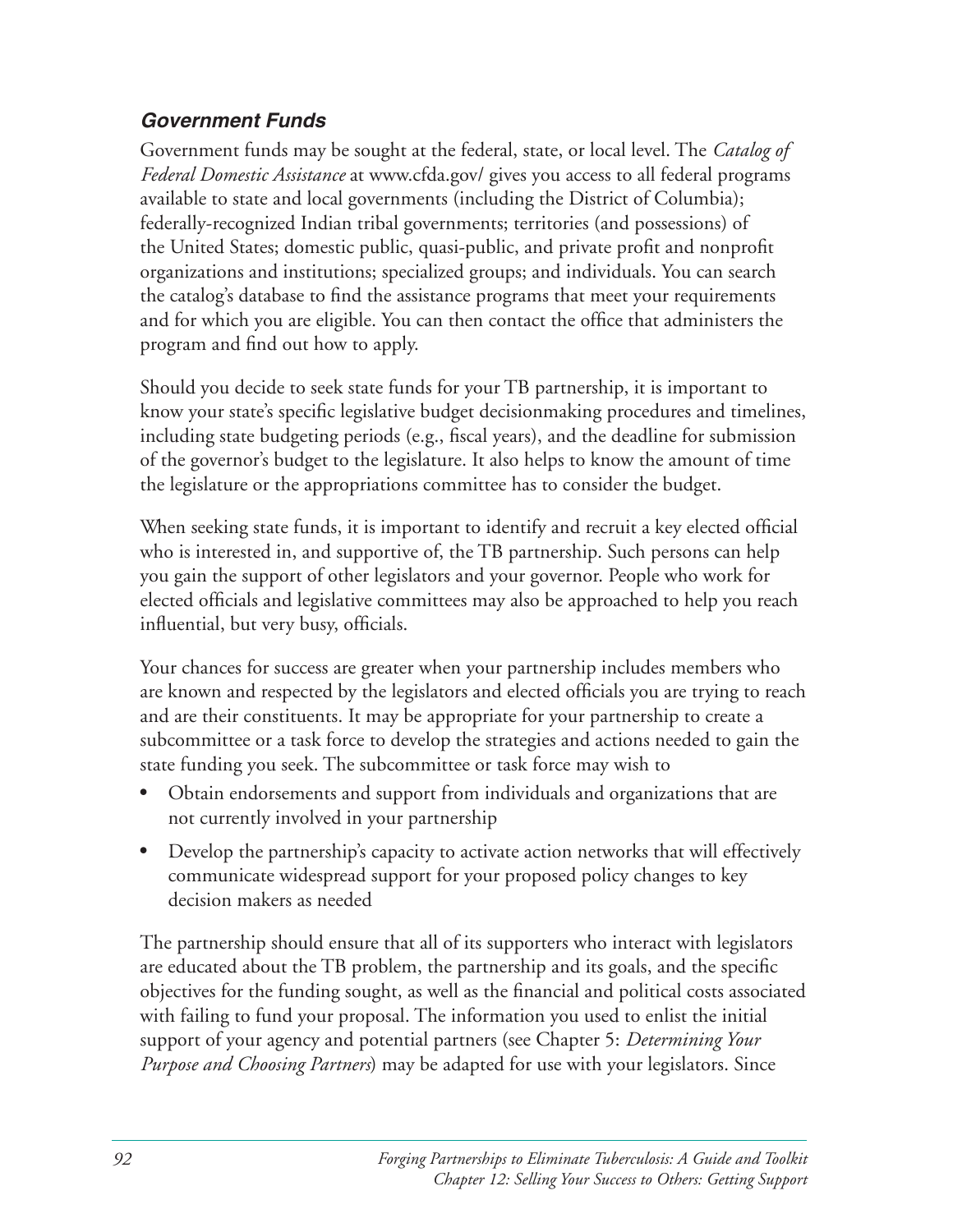legislators are very busy, it is important for communication with them to be clear and concise. The more highly respected and influential supporters you have disseminating the message, the better.

The approaches described for seeking state funds are also applicable when seeking funds from local government entities, such as city or town councils or county boards of supervisors.

#### *Foundations*

To determine which foundations best match with your partnership, it is important to know

- Their areas of interest and geographic focus
- The types of activities they normally fund
- Their grant restrictions and financial capacity
- Specific projects they have recently funded
- Their funding cycles

The Foundation Center's Website, www.fdncenter.org is a good starting point for finding this information. The site has over 2,000 annotated links to grantmaker websites. The links are categorized as follows: Private Foundations, Grantmaking Public Charities, Corporate Grantmakers, and Community Foundations.

Since the Foundation Center's mission is to help grantseekers succeed, it also provides a variety of tools and training programs that may be of interest. Their *Prospect Worksheet* (available online) will help you organize the information you gather on foundations. 

In addition to the Foundation Center's resources, your state may have a publication or central website with information on smaller foundations serving your program area. A reference librarian or a local bookstore may be enlisted to help you obtain this information. It is generally a good idea to start your search with foundations close to home, as they tend to have a greater interest in your area than do larger foundations principally concerned with programs of national significance. Creating a good track record with local foundations can increase your likelihood of success should you later approach these larger national foundations.

State and local grantmakers in your program area may have a formal network or association. Should this be the case, you may wish to explore providing them with information about TB at one of their regularly scheduled meetings.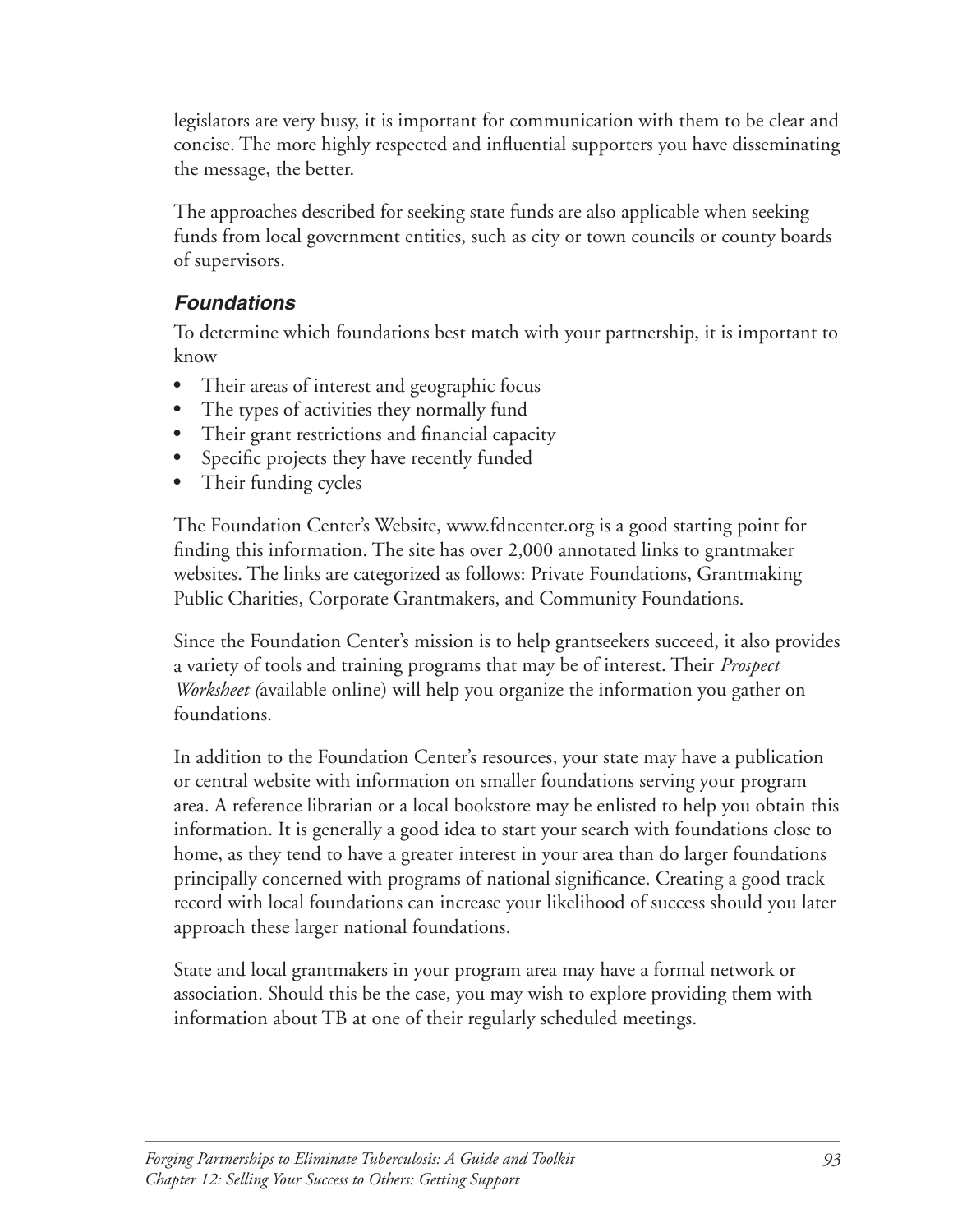On a national level, the Robert Wood Johnson Foundation is an example of a private foundation that has become an invaluable source of funds for TB prevention and control programs; awards have gone to fund innovative projects to promote local partnerships and information sharing.

### *Company Sponsored Foundations and Corporate Giving*

The Foundation Center website includes a directory of corporate giving. Companies tend to support activities that take place in areas where they do business and that enhance their corporate image. Companies and local businesses can be approached for in-kind contributions, including materials, facilities, and employees to serve as volunteers, as well as for financial support.

Companies usually provide financial support in one of two ways:

- A company-sponsored or corporate foundation: Though they often maintain close ties to the parent company, these foundations function as independent organizations with their own decision makers
- Corporate giving programs: These grantmaking programs are established and administered from within the company's organizational structure

Some companies have both a corporate giving program and a company-sponsored foundation.

### *Things to Keep in Mind*

- Funding agencies usually have a designated staff member who can answer questions and provide initial feedback about project proposals. Before you write a grant proposal, call the staff person to briefly describe your project and why you think it is a good fit with that funder's mission and goals. Then, ask for feedback and suggestions.
- It is helpful to know the names of those who will make the final decisions about funding your project. You or your partners may know some of these individuals, which may increase your likelihood of success.
- Graduate schools of public health often have courses in grant writing. It may be possible to have a class or an individual work with your partnership to write the funding proposals you need.
- Getting projects funded takes patience and perseverance. You may need to submit proposals to several funders before you succeed.
- When clear lines of responsibility and accountability are not established in advance, an influx of funding can be a source of tension among partners.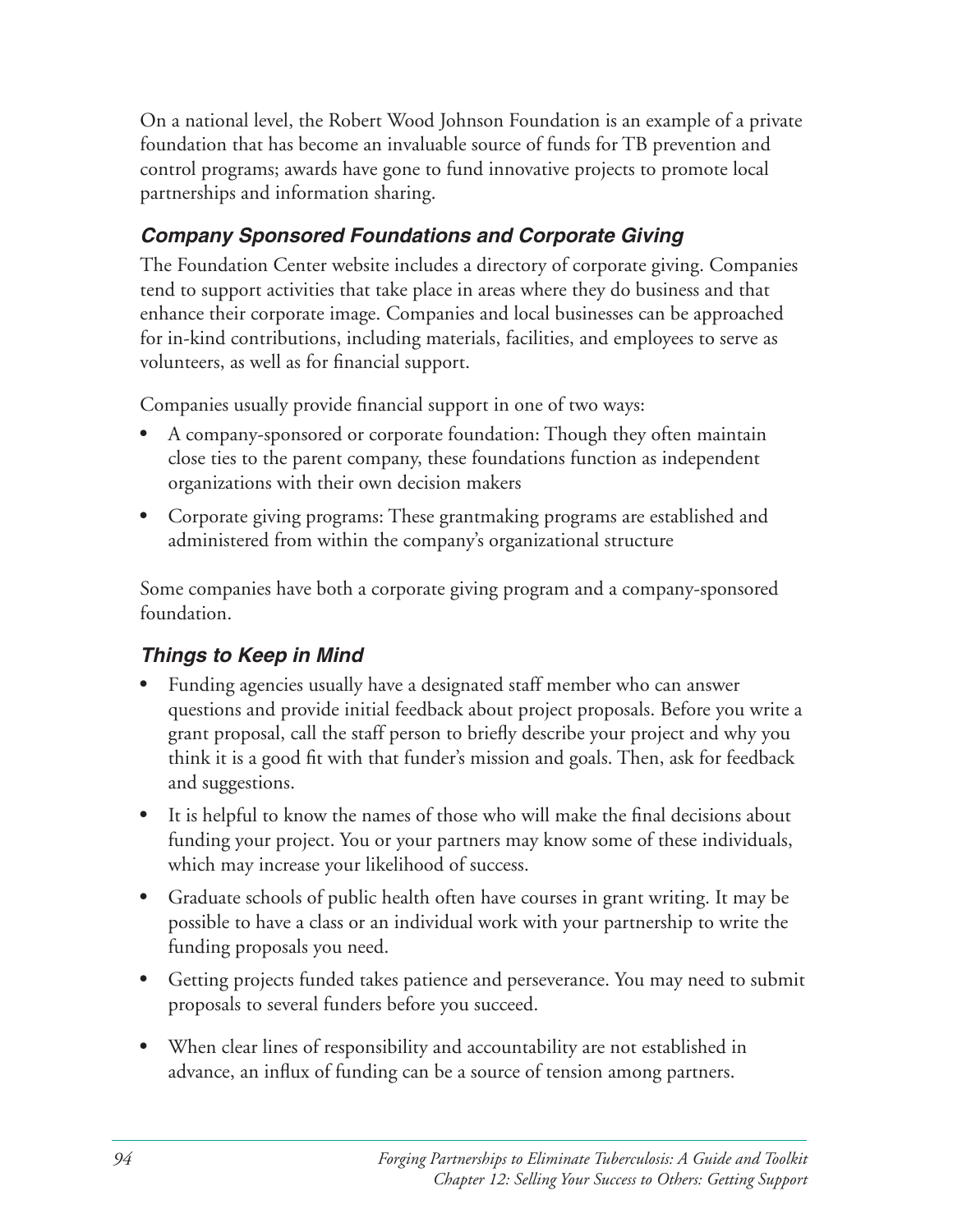Sufficient advance planning and a clear partnership vision will reduce the likelihood of such problems. Thus, it is important for funding proposals to have the tasks and those responsible for completing them clearly defined. Partners should agree in advance as to where, when, and how funds will be distributed.

# **Gaining Support for Public Policy Initiatives**

Your partnership may decide to focus on changing public policies or regulations associated with TB prevention and control. This focus might include making DOT (directly observed therapy) a legal requirement within your program area. It is recommended that those partnerships addressing public policy issues undertake efforts to:

- Educate policy makers and TB stakeholders on the problems caused by TB in your area.
- Present scientific data and broad-based TB stakeholder support for the policy changes you propose.
- Demonstrate the cost-effectiveness of your approach and the political, social, and economic consequences of failure to enact your recommended policy changes.
- Work effectively with the media and stakeholder groups to build support for the changes you propose (see Chapter 9: *Sharing the Message: Working with the Media and TB Stakeholders*), as well as with those who will be making the final decision about your proposed policy change.

The steps described earlier in this chapter for seeking government funds are also applicable when seeking changes in legislation associated with TB regulations and public policy.

### *Things to Keep in Mind*

- Some TB programs and their staffs are prohibited from lobbying to change public policies or state regulations. Should this be the case in your area, you may wish to ask a trusted colleague agency with lobbying experience, such as a physicians' association or a lung association, to consider undertaking the effort.
- Consider asking a trusted and experienced individual or partner to provide a partnership training session on conducting effective advocacy, which includes identifying effective approaches for meeting your specific policy objectives.
- Changing public policy requires patience and perseverance. It may take a few tries before the policy changes you seek are made.